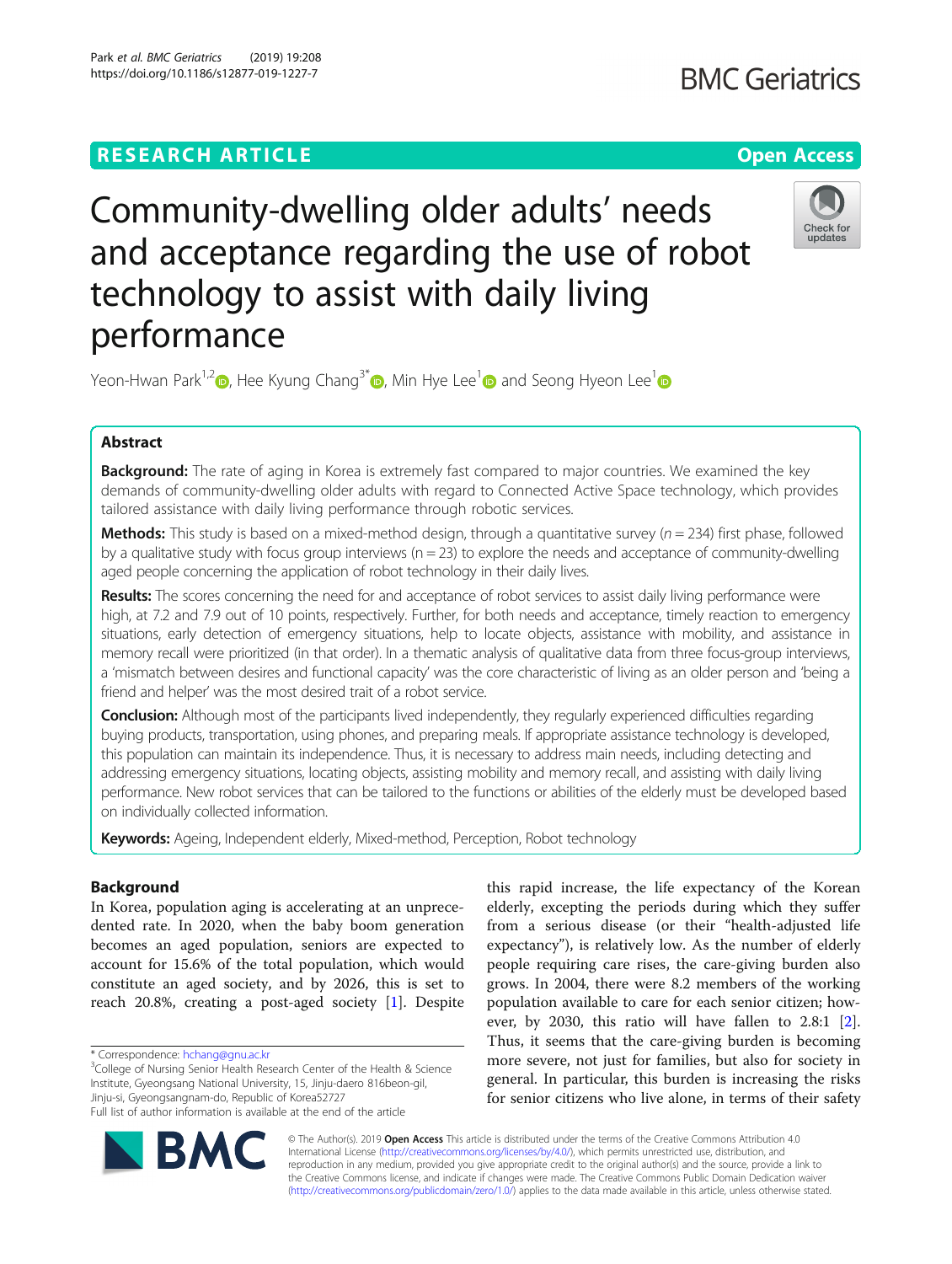and their ability to maintain their lifestyles. The prevalence rate of chronic diseases among the elderly, which reflects their health conditions, is 88.5%, and when daily living assistance is considered, dependent seniors account for 49.7% of the total senior population [[1\]](#page-8-0).

It is critically important to mitigate the effects of aging, improve older adult's life, and improve overall quality of health environment. Smart aging addressed those challenges by intelligently utilizing modern biomedical, digital healthcare, computing, and communication technologies [\[3](#page-8-0)]. Previous literature shows that smart aging promotes the well-being of aging population by seamless integration of information technology, medical systems and devices, bio-technology, and robotics [[3,](#page-8-0) [4\]](#page-8-0). Considering this, it is necessary to identify the characteristics and needs of the elderly as service consumers and to use these to develop advanced service technologies that support elderly people's daily living in a manner that conforms with their various needs and to both their health and their illnesses.

Various studies have advocated the adoption of rapidlyadvancing technologies for supporting elderly people's lives (the Fourth Industrial Revolution and AI, to name a few) [\[5\]](#page-8-0). However, before advancing such technologies or products, it is necessary to identify the elderly population's perception and acceptance of such technologies, as identifying this population's key needs are essential for setting the direction of product development when introducing such information-communication-technology (ICT)-based robotics. However, in spite of the promising future heralded by the advancement of the Fourth Industrial Revolution and AI, research on the perceptions of the seniors who will actually live with such robots and use such technology in their daily lives remains scarce. Recently, overseas researchers have reported on elderly people's attitudes towards robot services and their technological acceptance and experience of using them by studying elderly people in nursing homes [[6](#page-8-0)], geriatric rehabilitation centers [\[7\]](#page-8-0), and in their own homes [\[8](#page-8-0)–[11](#page-8-0)]. However, Korea-based studies remain insufficient. In particular, the development of robots for care for older people is accelerating ahead of our entry into a post-aged society in early 2026, and the number of applications for elderly care robots grew at an average rate of 72 per year from 2016 to 2018  $[12]$  $[12]$  $[12]$ ; little is known about the perception of older people's own needs or their acceptance of robot technology in Korea.

In order to develop effective robot technology services, a more accurate understanding of elderly people's health conditions and characteristics is needed. This is because identifying elderly people's technological acceptance and consumer needs regarding the application of ICT robot technology in their daily lives is necessary in order to set the direction of product development. In particular, it is

necessary to identify through qualitative research that which they perceive as the essential elements for supporting their lives. Therefore, it is imperative to conduct research that offers descriptions and structures concerning community-dwelling elderly people's needs and acceptance of robot services.

This study aims to identify this population's needs and acceptance of robot services that have the potential to address their self-perceived needs and deficiencies, and to provide additional insight into the responses to the survey through the use of focus group interviews with community-dwelling elderly people who live independently.

#### Methods

#### Study design

To explore the acceptance and needs of robot technology in community-dwelling older adults, we used what Creswell calls a "sequential explanatory mixed methods design" [\[13](#page-8-0), [14](#page-8-0)] to explain the context of the quantitative analysis results from participants' voices for additional insights (Fig. [1](#page-2-0)). In the first stage, quantitative findings were obtained from analysis of cross-sectional survey  $(n = 234)$ . In the second study phase, we used focus group interviews ( $n = 23$ ) to help explain the quantitative results.

#### Participants' recruitment

The subjects of this research were selected through convenient sampling. The recruitment of participants took place in two phases. In the recruitment of participants, the aim was to have a broad, representative spectrum of elderly in Korea. The selection of participants and organization was based on the advice of healthcare opinion leaders and the authors' knowledge about the field.

#### Ethical considerations

The participants from the survey and interview study were informed of the study's purpose, mode of participation and confidentiality. All participants reported that they understood the objective and method of this research and voluntarily signed consent forms. Participation was entirely voluntary, and data were handled confidentially. All study procedure was approved by the Seoul National University Institutional Review Board (Approval No. 1608/001–001), and all participants underwent a written informed consent process.

#### Quantitative data collection and analysis (phase I)

In the first phage, the subjects of the quantitative data analysis were elderly individuals aged 65 or over, all of whom were sourced from one of the senior welfare centre in J district, Seoul in Korea. The quantitative data were collected over four days, from August 1 to 4, 2016, through surveys answered by 234 senior citizens.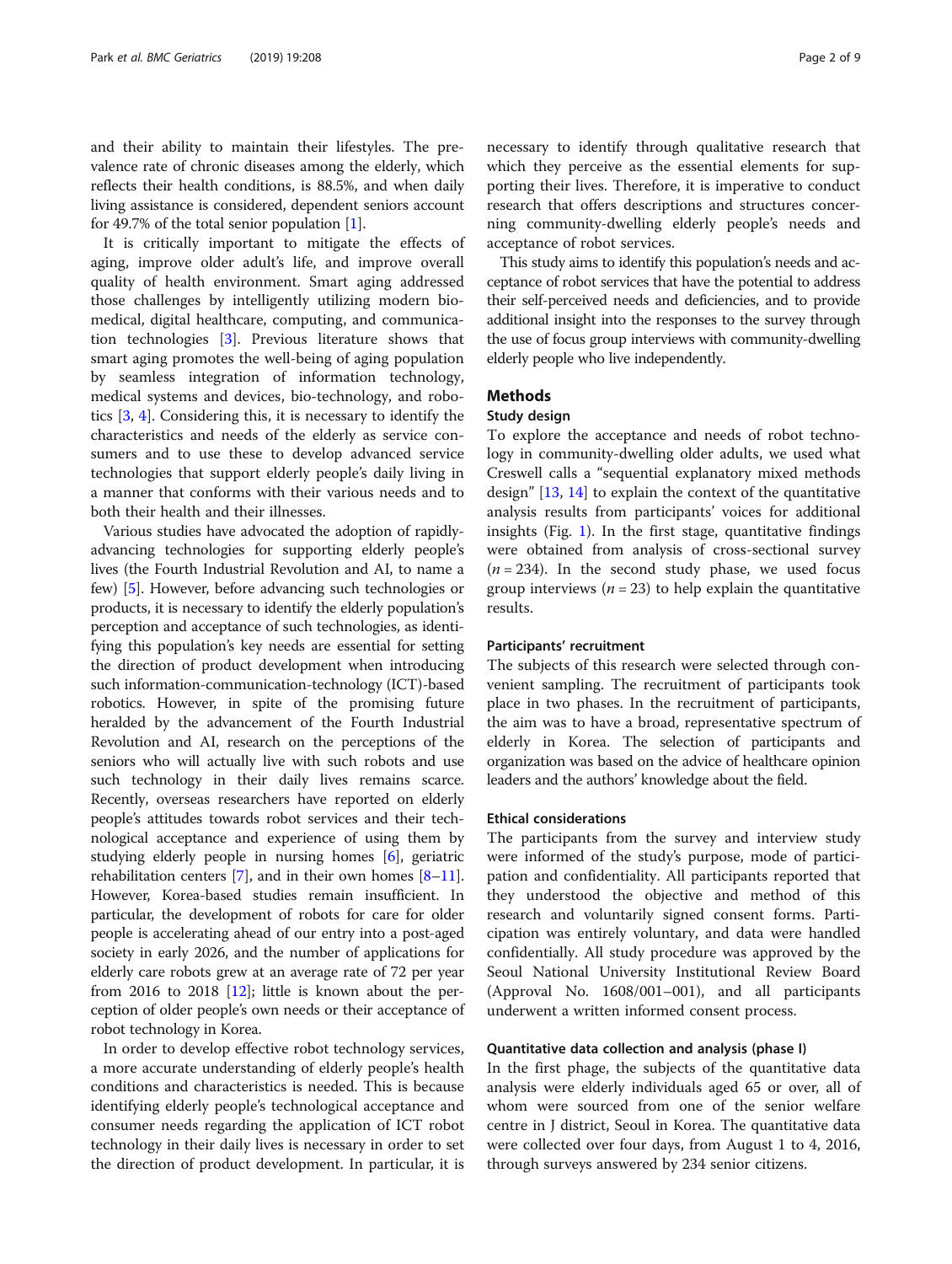<span id="page-2-0"></span>

To develop this self-reported needs and acceptance tool, the researchers followed a systematic process for constructing survey tools [\[15\]](#page-8-0), particularly that of reviewing the literature, developing or adapting tool items, constructing the tool, and pilot-testing the draft tool. Preliminary items were developed based on the information from the Center for Intelligent & Interactive Robotics at the Korea Institute of Science and Technology (KIST) as an initial guide. In addition to their advice, relevant literature was searched on ICT, gerontechnology, and smart aging, and healthy aging by the authors. The preliminary tool was reviewed and piloted with three faculty members at KIST and three gerontological nursing faculty. Two rounds of iterations were undertaken to refine the content and wording of items in the survey

measurement. The resulting 8-item tool asked respondents to rate their acceptance of and needs for Robot technology.

Connected Active Space (CAS) needs were represented by eight categories, including early detection of emergency situations and reacting to emergency situations in time, recording food intake, locating objects, assisting with mobility, recording and recalling memories, and logging daily activities. These were scored using the Visual Analogue Scale (VAS), with responses ranging from "never need" (zero points) to "very much need" (10 points). CAS acceptance was also determined using the same eight categories and was also scored using the VAS, ranging from "never accept" (zero points) to "very much accept" (10 points).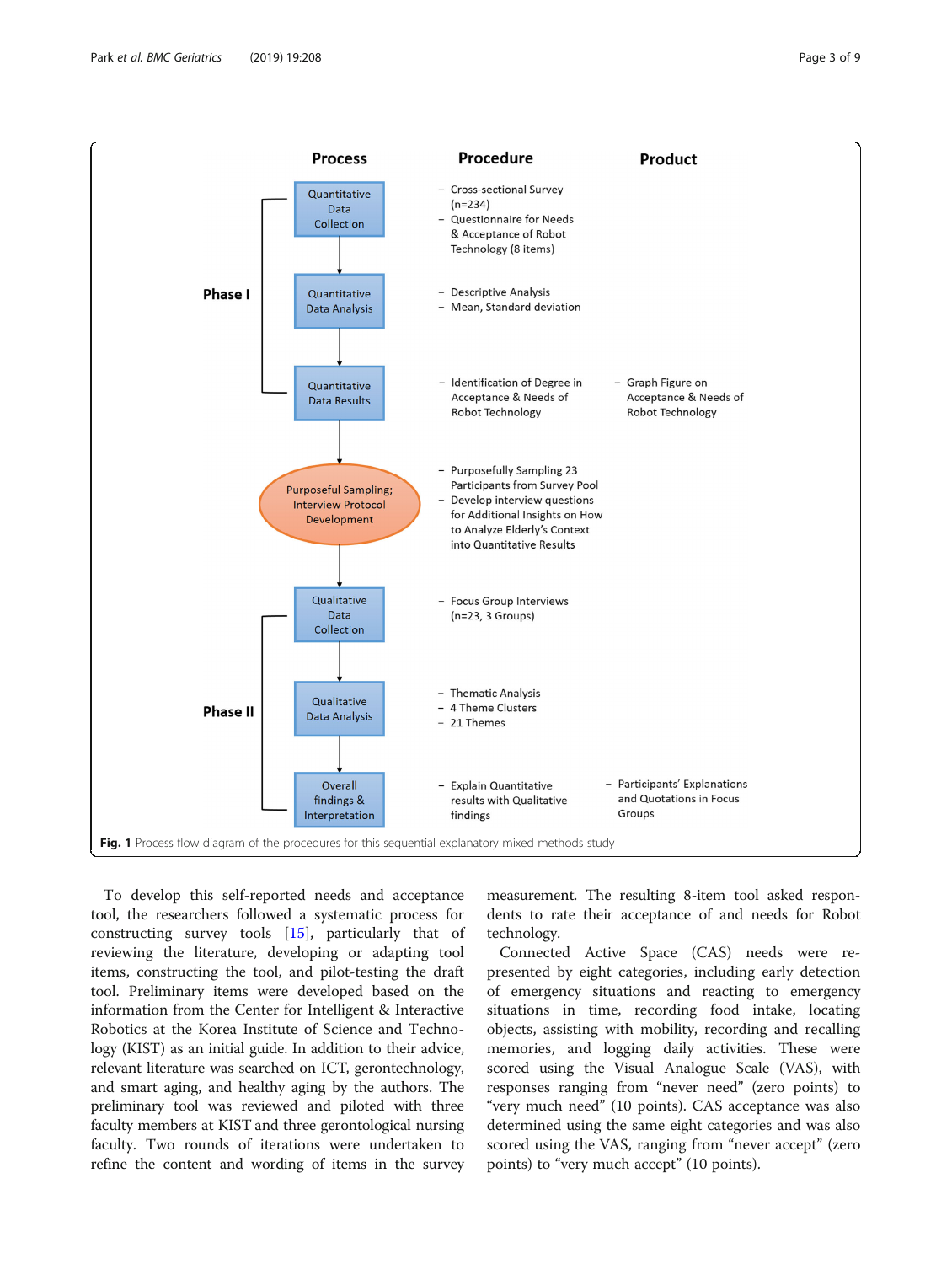All analyses were conducted with SPSS software (Statistical Package for the Social Sciences v. 21.0). The general features of the subjects and their acceptance of and needs for of robotic technology were analysed based on descriptive statistics, application frequency, percentage, means, and standard deviation.

#### Qualitative data collection (phase II)

For qualitative interviews for this study, purposive method was used to sample participants from the survey phase. The intention was to obtain a knowledgeable perspective on older adults' perception about robot technology. The goal of this type of qualitative research is not the generalizability or representativeness of the study findings, but rather providing additional insight on the responses to the survey as well as understanding the context relate factors of their acceptance of and needs for robot technology services with older adults' desire and dread in their daily lives.

Before conducting the focus group interviews, the authors considered the overall goals, clarified the main theme of the research, and created questions for the interviews  $[16, 17]$  $[16, 17]$  $[16, 17]$  $[16, 17]$ ; this allowed them, through qualitative data collection, to obtain information regarding the participants' perceptions and any experiences relevant to their needs for robot services in their daily lives.

In the second phase, qualitative data were collected through three focus group interview conducted from 22 to 26 August, 2016; 23 older adults involved in the first phase, with six to nine individuals in each group. These latter individuals were recommended by the centres' nurses or voluntarily agreed to participate in the interviews, as they were able to engage in active communication and answer abstract questions, such as items concerning life as an older person and impressions of robot technology.

The interview protocol consisted of three parts. The introduction had open-ended questions about what living as an older person was like. Then we showed them three video clips that described an old man living with a humanoid robot named Pepper that provides assistance in the home, an old woman suffering from cognitive disorders who was living with Paro, an emotional therapeutic robot in the form of an animal, and a middle-aged patient with a stroke who wears an exoskeleton device for climbing stairs. These three examples of robots were chosen based on the research of Broekens, Heerink, and Rosendal [[18](#page-8-0)]. The authors differentiated between robots in aged care that have a purely assistive function, as in smart wheelchairs or exoskeletons, and those that have a communicative function, in the sense of providing information to their customers and interacting with them. Social robots can be divided into two groups: companiontype robots and service-type robots. According to the

classification of the robots presented in the above literature, we presented Paro to older adults as a kind of companion-type robot, Pepper as a kind of service-type robot, and the exoskeleton robot as a purely assistive robot that helps people climb stairs. Followed by questions asking, 'With which aspect of your daily life do you most require another person's assistance?', 'If there was a robot capable of assisting you in your daily life, what aspect would you prioritize?', 'How do you think a robot can help you in regard to your most pressing needs?', and 'How can a robot help keep your biggest fear from coming to pass?' As transition topics, we asked questions about their desires and concerns as older adults.

The interviews were conducted in such a way that each participant answered when the moderator asked key questions, and their answers were recorded immediately. All of the interviews were recorded, and the interviewees' observations, thoughts, and feelings were noted and used for analysis.

#### Focus group data analysis (phase II)

The collected data consisted of the manuscripts extracted by the focus groups, notes that researchers handwrote during the interviews, and debriefing notes written after the focus group and personal interviews, producing approximately 112 A4 pages in total.

The authors held a total of twelve meetings to confirm the analysis processes, including topics such as deciding when to cease data collection, finding concepts, and defining categories. While doing so, they continuously compared the provisional categories with various similar situations, modifying and revising the list as appropriate.

The first analysis concerned open coding, in which each line of the recorded tape was converted into one unit, and words, sentences, and paragraphs from each analysis unit that were deemed relevant to the research objective were logged. Analysis units with similar content and aspects were categorized in the first analysis step, then, in the second analysis step, each category was structured with subcategories; further, by using comparative analysis for more interview materials, the authors added or edited categories. When reaching the point where no more new themes could be created, data collection was halted, and the main themes were specified using the obtained themes.

Adhering to the assessment items for qualitative research [[19](#page-8-0), [20\]](#page-8-0), the authors ensured the rigor of this research and double-checked the participants' understanding by summarizing and explaining the interviews immediately after finishing the interviews.

Moreover, the authors also checked whether the interviews were accurately recorded by randomly comparing the recorded tapes and voice-recording files. Next, the authors asked two male and two female seniors, who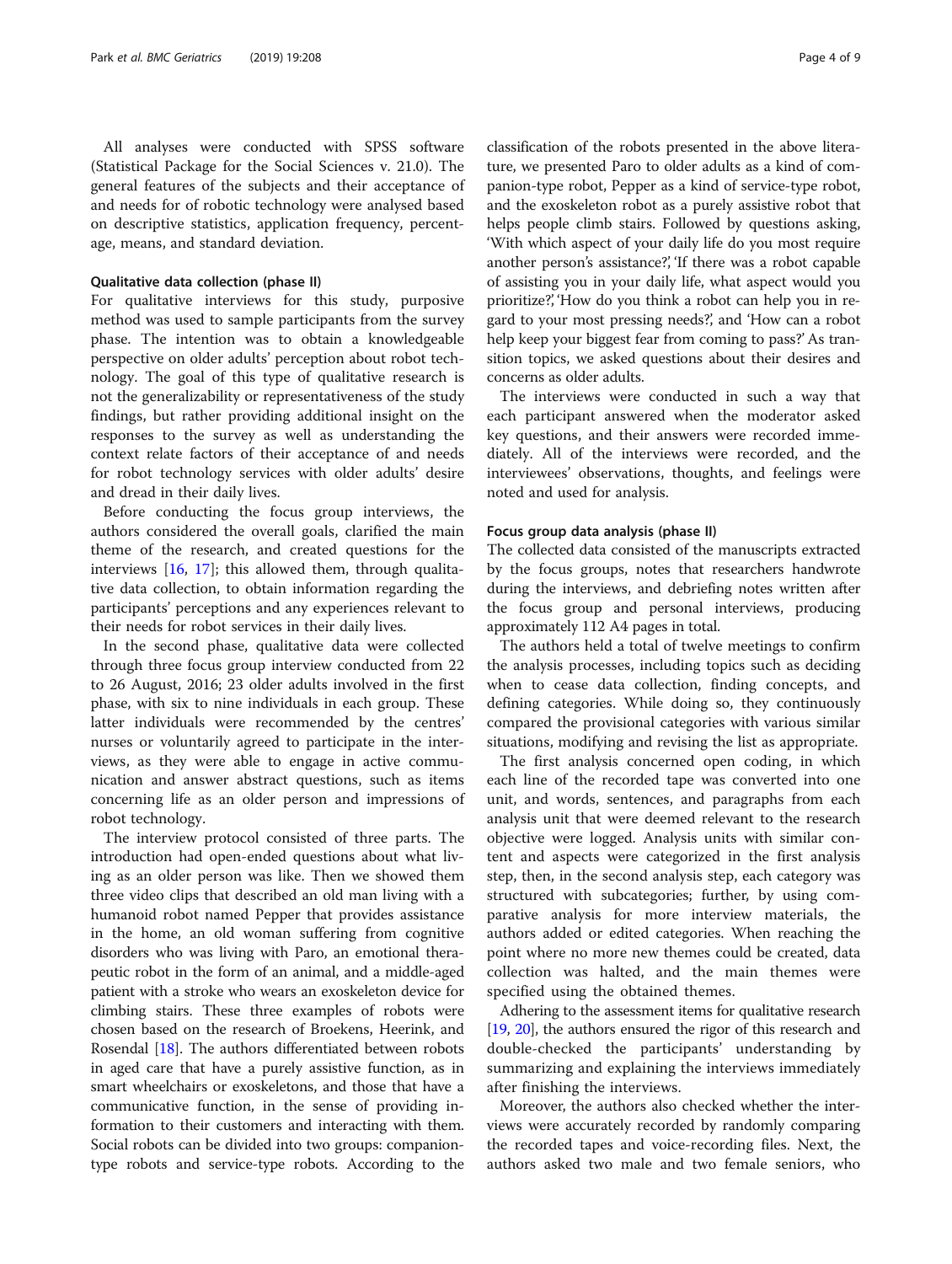were not participants, to review the results and ensured the results' applicability by checking that the results were suitable for elderly people.

Lastly, the authors left audit trails so that other researchers could track the entire process of taking notes, keeping a daily log, and performing analysis. The qualitative research team was in charge of deciding whether to continue data collection and leaving audit trails, reconfirming the analysis process, and creating the theory during the regular meetings, and also for maintaining consistency and neutrality. In addition, they shared the results with three research participants in order to verify their meaning, and when writing the research, they specifically described the choices and features of the participants and, in the research method, how they collected and analyzed the data.

### Results

The results consisted of quantitative data (collected from questionnaires that surveyed elderly people's needs for and acceptance of robot services and what they desired from robots, in addition to their general characteristics) and qualitative data (where the authors analysed the self-perceived characteristics of being an old person and their needs concerning robotic technology services through focus group interviews).

#### Survey sample characteristics and results (phase I)

For the 234 participants, the average age was 75.7 years (± 5.8 years, ranging from 65 to 96 years old), and 166 (70.9%) were female and 68 (29.1%) were male (Table 1). Their average level of education was 7.6 years  $(\pm 4.9)$ ,

Table 1 Summary of the Sample Characteristics

| Participants                                                  | Survey in<br>Phase I<br>$(n = 234)$ | Focus groups<br>in Phase II<br>$(n = 23)$ |
|---------------------------------------------------------------|-------------------------------------|-------------------------------------------|
| Sex (n, %)                                                    |                                     |                                           |
| Female                                                        | 166 (70.9)                          | 20 (86.9)                                 |
| Male                                                          | 68 (29.1)                           | 3(13.1)                                   |
| Age $(M \pm SD)$ (years)<br>(range)                           | $75.7 \pm 5.8$<br>$(65 - 96)$       | $75.5 \pm 5.5$<br>$(66 - 85)$             |
| Education level $(M \pm SD)$<br>(years)                       | $7.6 \pm 4.9$                       | $8.9 \pm 3.8$                             |
| Living alone<br>(n, %)                                        | 105 (44.9)                          | 12 (52.2)                                 |
| CAS needs score<br>$(0-10)$ $(M \pm SD)$                      | $6.1 \pm 4.0$                       | $7.2 \pm 1.8$                             |
| CAS acceptance score<br>$(0-10)$ $(M \pm SD)$                 | $6.3 \pm 3.9$                       | $7.9 \pm 1.8$                             |
| Number of robot functions<br>required<br>$(0-6)$ $(M \pm SD)$ | $2.7 \pm 1.6$                       | $3.4 \pm 1.5$                             |

Note. CAS connected active space, M mean, SD standard deviation

and 105 people (44.9%) reported living alone while 129 (55.1%) were living with their family or acquaintances.

Table 1 illustrates the results of the analysis of the quantitative data regarding the participants' self-perceived characteristics and their needs concerning robotic technology services. Among the eight categories of CAS technologies, the average CAS needs score was 6.1 out of 10 points  $(\pm 4.0, 0 \sim 10)$  and the average CAS acceptance score was  $6.3$  ( $\pm$  3.9, 0~10). The categories for which high needs scores were reported were, in order of score, reacting to emergency situations, early detection of emergency situations, locating objects, assisting with mobility, and memory recall, and the same answers were reported for CAS acceptance. Regarding the number of functions for which robot help was considered necessary, the respondents answered 2.7 (±1.6) on average, out of a total of five. Technology for providing information was chosen by 66.7%, while 83.8% said that they needed a robot to help detect emergency situations and call ambulances or hospitals (Fig. [2](#page-5-0) and Table 1).

#### Focus group interviews (phase II)

In Table [2](#page-5-0) described four theme clusters that emerged in the second phase of this study according to a priori categories from the interview questions, which was conducted using the data sourced from the three group interviews. In this study, the classification standard for older persons and the necessary level and functions of robotic technology services for this population, as perceived by the participants, were grouped under the following five themes.

## Characteristics of living as an older person: Mismatch between desires and functional capacity

The authors used thematic analysis for the responses provided by the 23 participants of the focus group interviews and used this to determine the characteristics of living as an older person. The participants' answers were deterioration, fear, hopes, composure, and decency, which converged on one theme, 'a mismatch between desires and functional capacity.' This means that even if they wanted to do something, like traveling or learning, they could not fully engage in the activity as a result of a gap between the abilities of their minds and bodies. The following was selected as the most relevant quotation in this regard.

First, I'm losing my memory, scared of everything, and feeling pains all over my body... (interruption)... I feel that my health is getting worse every year, my legs do not move as I want, and I feel tired... (interruption)... I cannot hear, taste, or sense very well. However, I still have the same desire to learn that I had when I was young. So, when I try to learn, I realize that I am now old, and this makes me sad. I have so many things I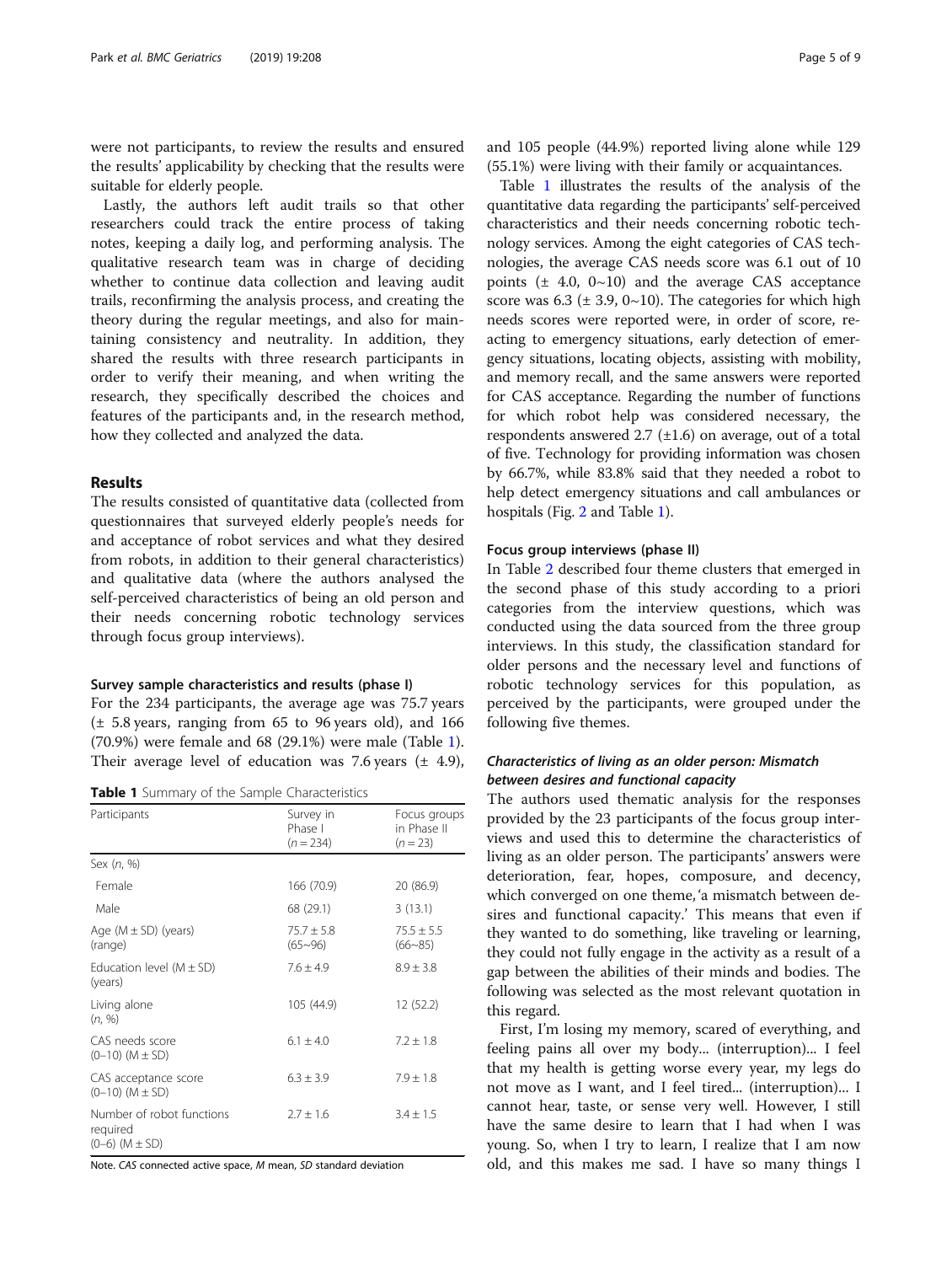<span id="page-5-0"></span>

want to do in my mind, but my body cannot keep up with my mind (Female participant 11).

### Desires as an older person: Living happily and dying quickly

Analysing source data for "what the elderly currently want to do" showed that the participants valued learning, interacting, dying well, having fun, a family environment, and peace. Considering this, the theme "living happily and dying quickly" was created, and the following was selected as a representative quotation, "I want to live happily, suffer a short illness, and die" (Female participant 7).

3) Things older people dread: Losing dignity.

In the source data for "things older people dread," the participants said that they were afraid of death, worrying about their children, regret, and illness. Consequently, the relevant theme became "losing dignity after a longterm illness or dying alone," represented by the following quotation: "what I'm most afraid of is that I may show an embarrassing side of myself to others" (Female participant 6).

### Desired robot service: Being a friend and helper

When asked about a function that robots could perform on behalf of the participants or for other people, the participants emphasized that they desired robots to be like friends as well as helpers, robots that could assist with house chores, be a friend, and address physical inconveniences. The relevant quotations were "robots

Table 2 Overview of Themes Identified through Focus Group Interviews

| Category                                   | Theme clusters                                   | Themes                                                                                                              |
|--------------------------------------------|--------------------------------------------------|---------------------------------------------------------------------------------------------------------------------|
| Characteristics of living as older persons | Mismatch between desires and functional capacity | Deteriorating abilities<br>Fears<br>Desires<br>Composure<br>Reputation                                              |
| Desires as an older person                 | Living happily and dying quickly                 | Learning<br>Interaction<br>Dying well<br>Pleasure<br>Domestic environment<br>Equability                             |
| Things older people dread                  | Losing dignity                                   | Dying<br>Offspring<br>Sorrow<br>Disease                                                                             |
| Desired robot service                      | Being a friend and helper                        | Housework assistance<br>Companion<br>Teaching assistance<br>Coping at Emergency<br>Safeguard<br>Physical assistance |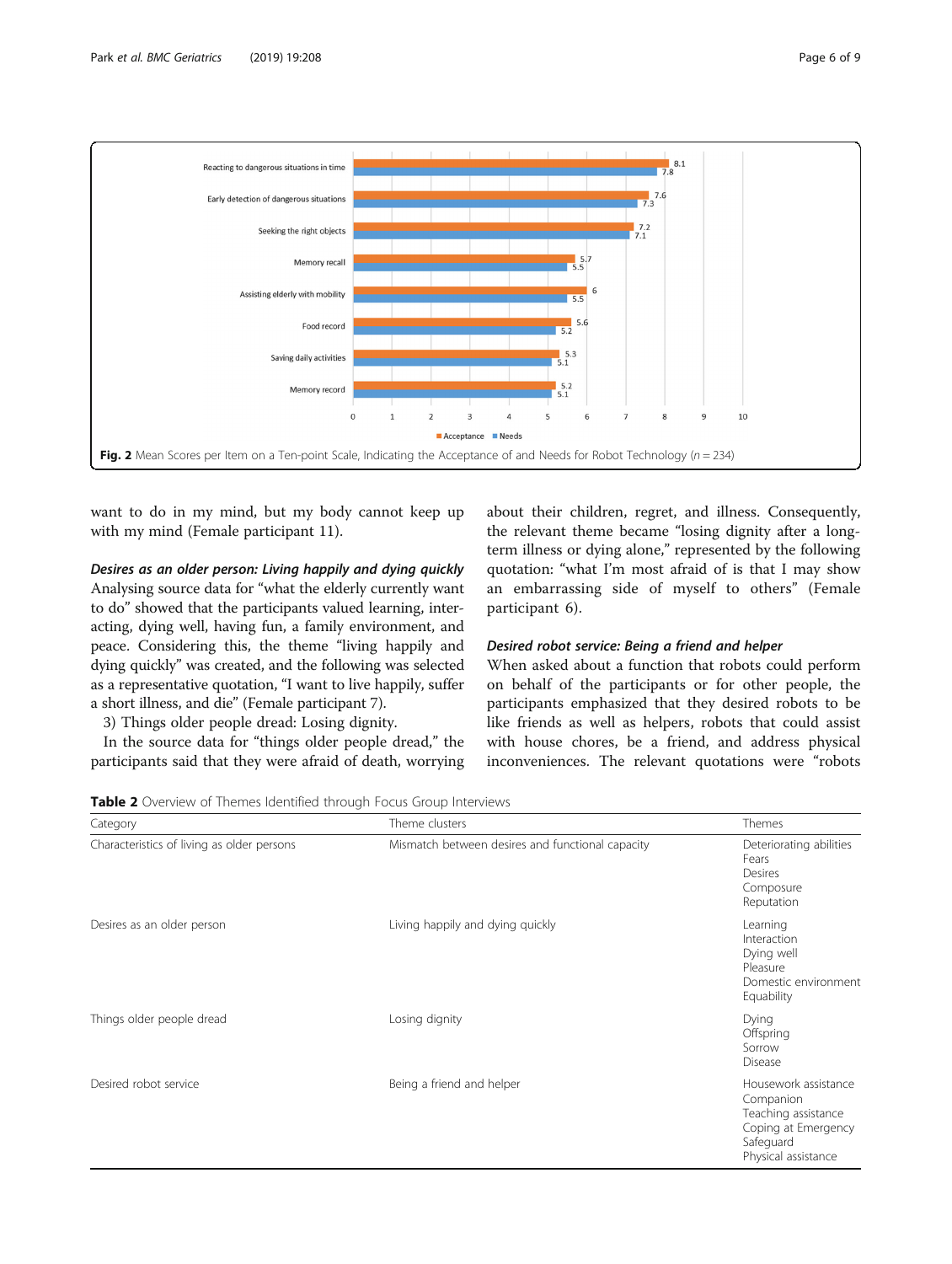will be welcome if I can return to my home, where they can bring me water and live and play with me..." (Male participant 13) and "I really need robots who can help me climb stairs" (Female participant 21).

#### **Discussion**

In this research, the needs for and acceptance of the elderly regarding robotic technology services were determined to be significantly high, which is consistent with the study Seelye et al. [\[20](#page-8-0)] conducted on elderly people who were able to live independent lives and had no cognitive disorders, similar to the participants of the present study; the researchers determined that they had a positive utility and acceptance of robotic technology services. However, this differs from the findings of a study conducted by Wu et al. [[21\]](#page-8-0), in which 11 seniors lived with robots for four weeks, after which their acceptance and level of use of the robotic technologies were analysed. It was consequently found that their acceptance was low and their opinions of the usefulness of the robots in their daily lives were also negative. Wu et al.'s finding is supported by Smarr et al. [[22\]](#page-8-0), which analysed 21 seniors' openness to and preferences regarding robotic technology services; here, the participants showed low preference toward the introduction of robot services in their daily lives. These studies seem to have uncovered low levels of acceptance toward robotic technology services, not just because of the complexity of using robots, but also because of a feeling of stigma that may arise as a result of using robots to alleviate an impairment. We feel that the results of our study differed because the participants watched video clips and were exposed to research that presented a positive image of the application of such robots, without actually using them.

The participants in this study selected assistance, such as early detection of and responding to emergencies or helping people with cognitive disorders find appropriate objects, as the kind of robotic-based assistance they most desired in their daily lives. This is consistent with the results of a study conducted by Pino et al. [\[23](#page-8-0)], which identified elderly people's preference boundaries regarding robot functions. It determined that this population most prefers support for their cognitive functions (38%). Further, in a Korea-based study, Oh et al. [[24](#page-8-0)] showed that silver care robots contribute to reducing cognitive deterioration and improving daily living performance. However, the study also highlighted that the elderly engages in limited use of robots' entertainment functions, and that they experience difficulty directly using and understanding robots. Therefore, just like the participants in this research, it seems that it is necessary to create personalized robots for community-dwelling elderly people who live independently; this was also suggested in Pino et al.'s study [[23\]](#page-8-0), where such

personalization was identified as a priority. In this paper, since the elderly people wanted to live "self-directed lives" or "self-driven lives," just as in the key theme shown in the focus group interviews, it would be necessary to create and offer services tailored to people's needs and level of independence.

Seniors who can live independently experience a mismatch between their deteriorating memories and physical functions and their desire to continue living healthily and happily. Such a mismatch is also associated with the fact that they cannot obtain desired support from their offspring when facing emergency situations or safety issues they cannot address by themselves. Also, as they wish to learn and interact with others happily while living, and then to die in peace; they are afraid of losing their dignity as a result of a long-term illness and of dying alone. As the number of elderly people living alone in Korea has tripled from 540,000 in 2000 to 1.44 million in 2014 [[1](#page-8-0)], in the future, many elderly couples may be unable to maintain their daily life standards, because, in many cases, both will have health issues; this means that caring for these people will create a great burden on the state. Further, geriatric diseases are mostly accompanied by other complex diseases, have ambiguous symptoms, change unexpectedly, and require comprehensive and constant care [[25\]](#page-8-0). Thus, it is necessary to develop technologies that can detect abnormal physical conditions at an early stage, such as through robots' monitoring functions. Such information can then be communicated to hospitals, and appropriate decisions (such as emergency responses, diagnosis, and treatment) can be made.

In the earlier stage of this study, the authors predicted that the elderly's main needs regarding robotic technology services would relate to assistance. However, while analysing the interviews, the authors reached the conclusion that the participants sought to continue their "selfdirected lives" regardless of their physical conditions and physical deterioration. This can be considered a theme reflecting self-regulation and self-control, which are the features of successful aging [[26](#page-8-0)] and show the healthy stubbornness of the older generation to maintain their way of life despite living in an era of high dependency on cutting-edge technology. Therefore, at the marketing stage for robots, the elderly should not be regarded as dependent consumers who desperately need an "assistant" as a result of their deteriorating functions. Instead, companies should consider how robotic technology can be positively "applied" to the help realize the "desirable lives of the elderly."

Previous surveys [\[27](#page-8-0)] also showed that older adults viewed socially assistive robots (SARs) as being capable of fulfilling variable and useful servant-like functions, providing a complete safety system (or at least a component of one), giving cognitive assistance, offering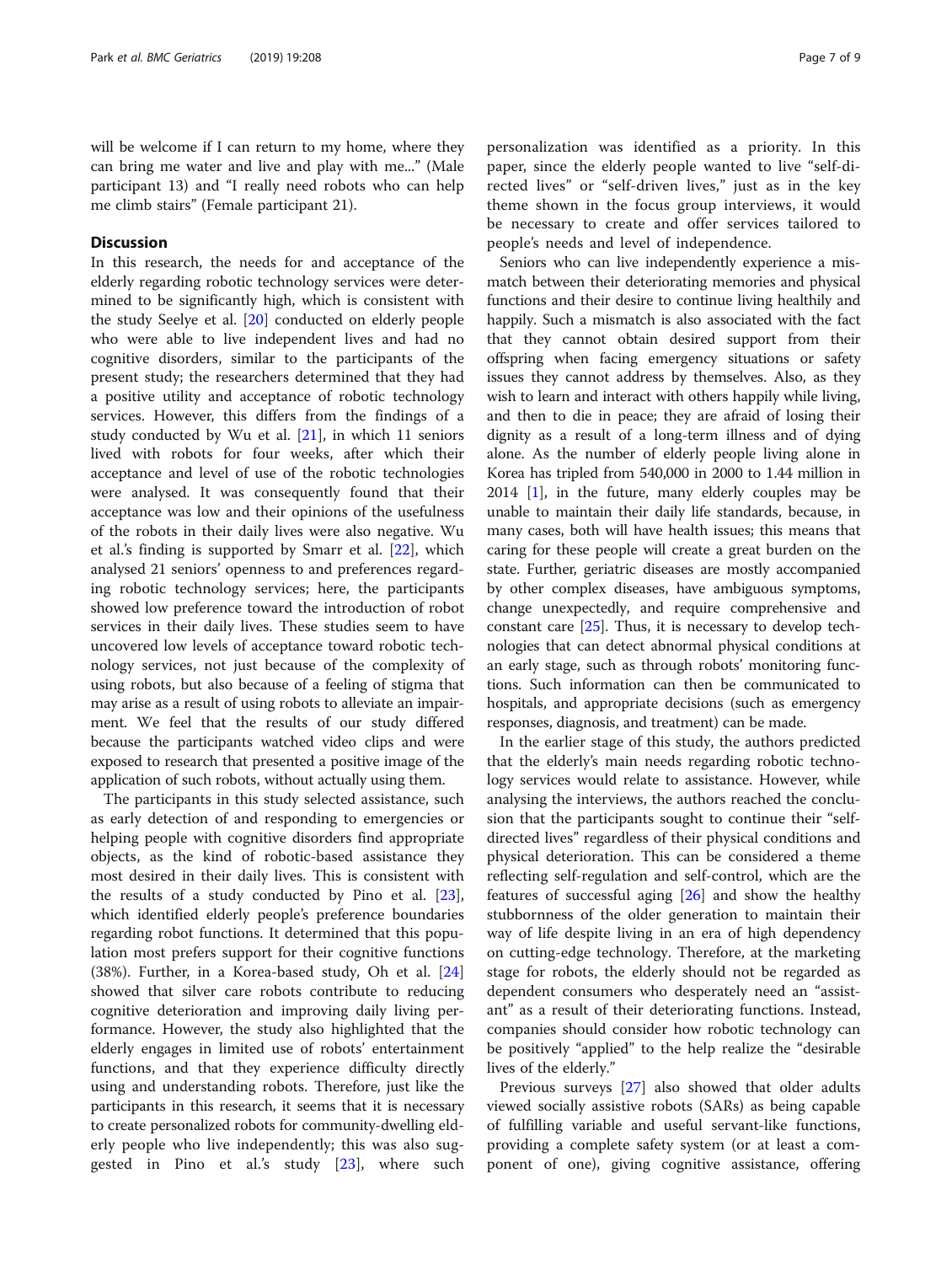valuable sources of entertainment, and being linked to companionship. In Korea, social and family relationships have consistently remained at a certain level, but with the expectation that sons and daughters support their parents as they age having been reduced significantly. Among those in their 80s and above, internal diversity is also significant, as for many, their relationships with their offspring have weakened  $[1]$  $[1]$ . Therefore, social attention should be focused on people aged 70 or over and who have weak social and family relationships and policy interventions should be implemented accordingly. In other words, primary informal relationships, such as relationships with spouses or children, weaken as age increases. However, the frequency of seeing friends, neighbours, and acquaintances is not associated with age [[1\]](#page-8-0). Considering this, to complement help from local communities, it is necessary to devise measures that strengthen robots' integration into the family, which can result in enhanced social integration for the elderly.

For the preventive aspect, based on the results of this study, the elderly would be able to utilize robots' monitoring and connecting functions in order to detect and respond to dietary imbalance issues at an early stage, which is particularly relevant for this population. In western countries, assistant technology is applied in elderly care centres on a massive scale. Further, in response to demographic changes, such as increases in the number of elderly people requiring treatment and care, technology that specializes in elderly care has been developed and applied [[28](#page-8-0), [29\]](#page-8-0). According to previous studies, robots should be able to capably fulfil the roles of a housekeeper and to assist with mobility.

Considering the results discussed so far, the communitydwelling elderly require robots who can 'be a friend and helper, meaning that they wish to maintain their daily lives and to concurrently interact with others. As elderly people who pursue a self-directed life are the main consumers of such robots, CAS-technology-based services should create functions and delivery methods that are tailored to the level of independence and needs that individual seniors expect.

#### Conclusion

This study aimed, through surveys and focus group interviews, to analyse community-dwelling older person's selfperceived needs and acceptance of robotic assistance in their daily lives as well as to identify the categories of this population's desires of robots. It is hoped that the data obtained can serve as a basis for developing CAS-based robot functions that fulfil this population's needs.

Based on our findings, it seems necessary to develop robotic technology services that are tailored to individual persons and that can adapt based on information collected as elderly people age. Considering this, it is necessary to develop assistant technologies that can

prioritize elderly people's needs that can also perform early detection of and execute responses to emergency situations, help individuals with cognitive issues locate appropriate objects, and assist in regard to mobility and memory recall.

Based on the results of this study, the authors would like to recommend the following:

First, considering that the elderly desire robots that can represent someone they can live with or family members, technologies should adopt more accurate language, methods of talking, and responses that allow the elderly to emotionally interact with them. To achieve this, robotic technology services mounted with algorithms that accumulate, learn, and show tailored reactions to relevant data (such as older person's individual expressions), should be developed.

Second, robots should be able to recognize abnormal physical reactions in the elderly at an early stage and notify hospitals or make appropriate decisions (such as diagnosis and treatment or emergency response), especially for individuals living alone.

This study was conducted with a limited number of subjects, all of whom were community-dwelling elderly, their perceptions were based partly on their imagination and expectations regarding robotic technologies; they did not directly use robots or CAS. Therefore, it is difficult to say that this study's results represent the perceptions of the general elderly population. In this regard, it is necessary to continue research on how the community-dwelling elderly, especially those with various perspectives, health conditions, careers, and financial conditions, perceive robot-related CAS technologies.

For the survey questionnaire, its construct validity and test-retest reliability were not assessed, but experts in the field of ICT and gerontology have verified its face validity and internal reliability. Additional studies need to be conducted to further explore the validity and reliability of this brief and easy-to-use questionnaire not only for older adults but also in other groups.

#### Abbreviations

CAS: Connected Active Space; ICT: Information Communication Technology; KIST: Korea Institute of Science and Technology; SAR: Socially Assistive Robots; VAS: Visual Analogue Scale

#### Acknowledgements

We thank all the participants for the time dedicated to this study.

#### Authors' contributions

YHP and HKC were responsible for the study design, and performed the data collection. HKC, MHL, and SHL performed the data analysis, responsible for the drafting of the manuscript. YHP and HKC made critical revisions to the paper for important intellectual contents. YHP supervised the study and HKC and MHL provided statistical expertise. All authors have read and approved the final version of the manuscript.

#### Funding

This work was funded by the Korea Institute of Science & Technology [grant Number: 2E26470–16-099]. The funding body had no role in the design of